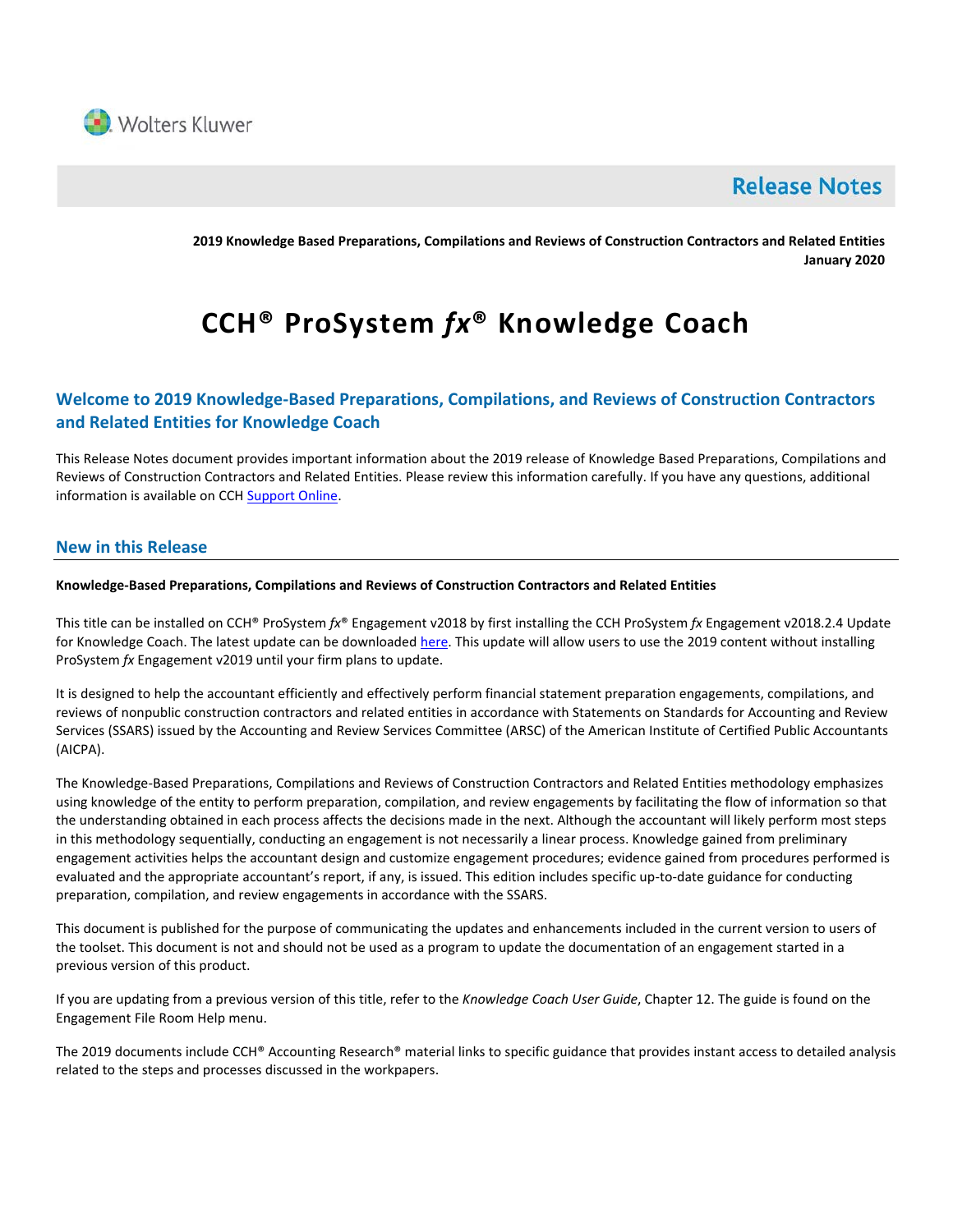# **2019 Edition of Knowledge-Based Preparations, Compilations and Reviews of Construction Contractors and Related Entities** This edition features numerous enhancements, including:

- New and modified procedure steps and practice points for current accounting guidance noted below.
- New Microsoft® Word version of AID-301 to document Materiality. There will be no flow of Materiality but using the Microsoft® Word version will allow the user to keep their data on roll forward.
- Updating KBR-201, KBC-201, and KBP-201 to include a new tailoring question on whether the user will document consideration in a memorandum format or considering each factor in detail. Also adding a new section on "Independence and Ability to Provide Services".
- Adding new KBCRs, CORs, and RPTs as follows:
	- o KBCR-901A Tax Basis Financial Statement Disclosure Checklist
	- o KBCR-901B Cash Basis Financial Statement Disclosure Checklist
	- o COR-203F Engagement Letter: Preparation of Prospective Financial Information (Forecast)
	- o COR-203G Engagement Letter: Preparation of Prospective Financial Information (Projection)
	- o COR-902B Management Representation Letter: Compilation Engagement
	- o COR-903B Management Representation Letter: Compilation of Personal Financial Statements
	- o RPT-1081A Review Report: Comparative Financial Statements Prepared in Accordance with a Financial Reporting Framework Generally Accepted in Another Country Performed in Accordance with SSARS and Another Set of Review Standards - Intended for Use in the United States of America
	- o RPT-1081B Review Report: Comparative Financial Statements Prepared in Accordance with a Financial Reporting Framework Generally Accepted in Another Country Performed in Accordance with SSARS and Another Set of Review Standards - Intended for Use Only Outside the United States of America

[Click here](http://support.cch.com/updates/KnowledgeCoach/pdf/guides_tab/2019%20Construction%20Entities%20PCR%20Title%20Overview%20for%20Knowledge%20Coach%20Users.pdf) for the 2019 Preparations, Compilations and Reviews of Construction Contractors and Related Entities Title Overview for Knowledge Coach Users.

In addition, forms and practice aids throughout have been updated to include new examples and tips, and where applicable, to consider the following:

#### **New literature, standards, and developments, reflected in the following current accounting guidance:**

- Statement on Standards for Accounting and Review Services No. 24 (SSARS-24), Omnibus Statement on Standards for Accounting and Review Services - 2018)
- AICPA Guide Preparation, Compilation and Review Engagements
- The revised AICPA Code of Professional Conduct (Code), including ET Section 1.295, Nonattest Services
- AICPA Statement on Quality Control Standards No. 8 (QC Section 10), A Firm's System of Quality Control (Redrafted)
- AICPA Audit Risk Alert Developments in Preparation, Compilation, and Review Engagements 2017/18
- FASB Accounting Standards Codification™ as of September 30, 2019, through Accounting Standards Update No. 2019-07

### **Important:**

- Save changes to workpapers before closing the workpaper or the binder to ensure data is correctly updated.
- If Microsoft® Word crashes when using Knowledge Coach, before closing the binder, use the **Save Knowledge Coach Answers** option in the binder view under the Tools Menu. This saves all data within tables.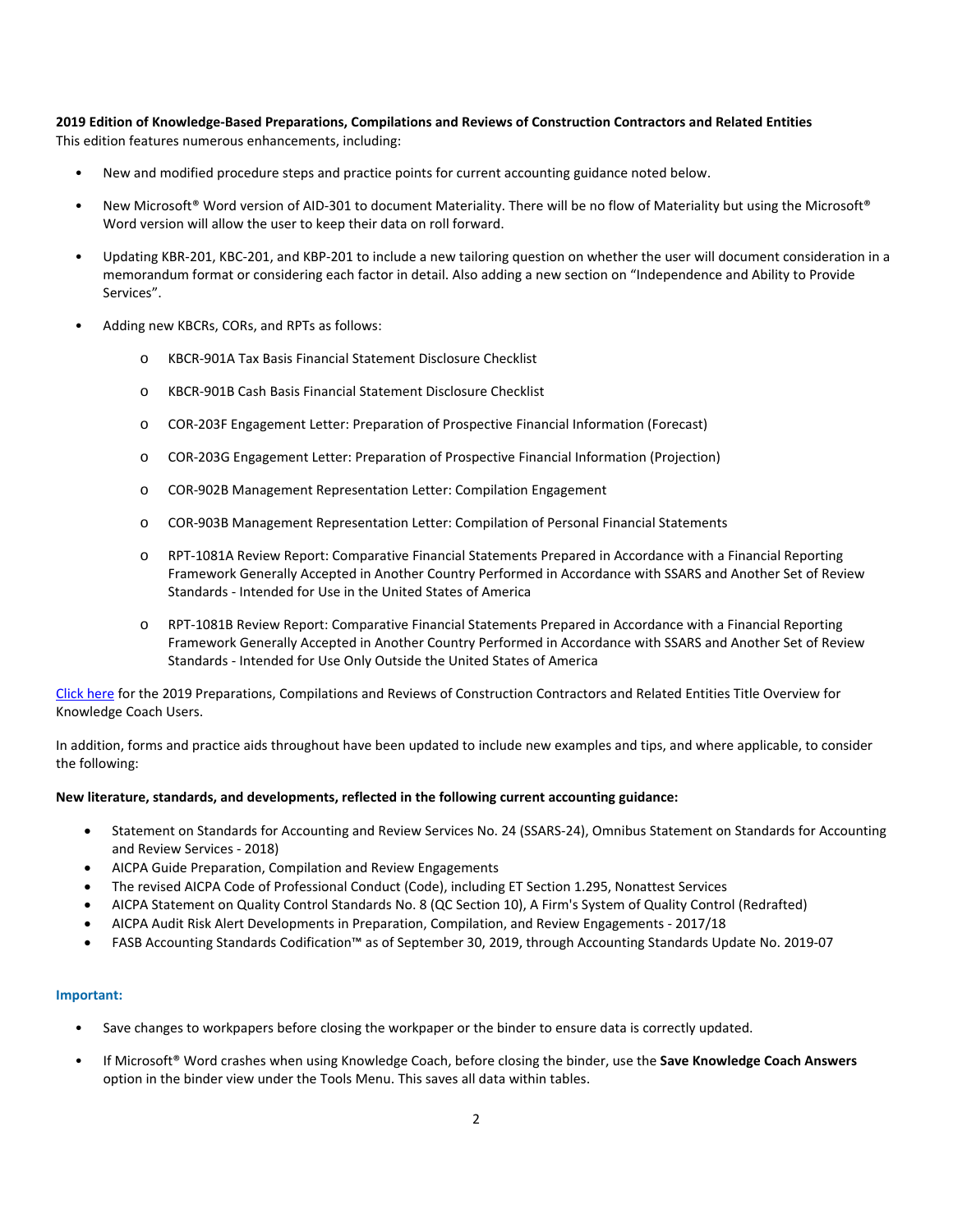You can view other Knowledge Coach Best Practices on ou[r website.](https://support.cch.com/kb/solution/000034942/sw34947)

# **System Requirements**

This title requires the 2019 Financial Statement Base Title. The 2019 Financial Statement Base title MUST be installed with one of the following versions of CCH® ProSystem *fx* ® Engagement and Knowledge Coach.

- Engagement and Knowledge Coach v2018 with CCH ProSystem fx Engagement v2018.2.4 Update or later available [here.](https://support.cch.com/updates/Engagement/release2018/release2018.aspx) To identify what version you are running, please go to the Help > About window within the application.
- Engagement and Knowledge Coach v2018 or later.

If you are upgrading from Engagement v7.1 or lower, please contact [Technical Support.](https://support.cch.com/contact)

A minimum of 4GB of RAM is required for optimal performance when opening and navigating through Knowledge Coach workpapers.

# **License Requirements**

This title requires the Knowledge-Based Preparations, Compilations, and Reviews of Construction Contractors and Related Entities license. Any user that does not have a license for this title will not be able to use Knowledge Coach functionality in workpapers.

For more information on how to update your licensing, vie[w How do I add or update CCH ProSystem fx Engagement Licenses?](https://support.cch.com/kb/solution.aspx/sw3937) on our website.

For more information on how to assign licenses, view [How do I assign Engagement Licenses?](https://support.cch.com/kb/solution.aspx/sw3943) on our website.

# **Download Instructions**

If you are planning to use this title on Engagement and Knowledge Coach v2018, ensure you apply CCH ProSystem *fx* Engagement v2018.2.4 Update to all machines including Admin servers and terminal servers before installing the title. Review the Update's [release notes](https://d2iceilwdglxpz.cloudfront.net/release_notes/CCH%20ProSystem%20fx%20Engagement%202018.2.4%20Release%20Notes.pdf) for more information on deployment.

To download this title:

- 1. Navigate to the [Knowledge Coach Updates](http://support.cch.com/updates/KnowledgeCoach) section of the Engagement Support website.
- 2. Select the Knowledge Coach Series. The series are arranged by title type, then industry.
- 3. Click on the Download File link next to the title you wish to download.

**Note**: On some occasions the content package file (.KCP) will download with the extension changed to .ZIP. If this occurs, please change the extension of the downloaded file to KCP using all capital letters.

You must install the 2019 Financial Statement Base title before installing the 2019 Knowledge Based Preparations, Compilations, and Reviews of Construction Contractors and Related Entities.

The Financial Statement Base title is also available on th[e Knowledge Coach Update website.](http://support.cch.com/updates/KnowledgeCoach)

The Knowledge Coach Content Package (KCP) download is a proprietary file that must be installed from within Engagement. Save this KCP file to a location on your local drive and follow the Installation Instructions below.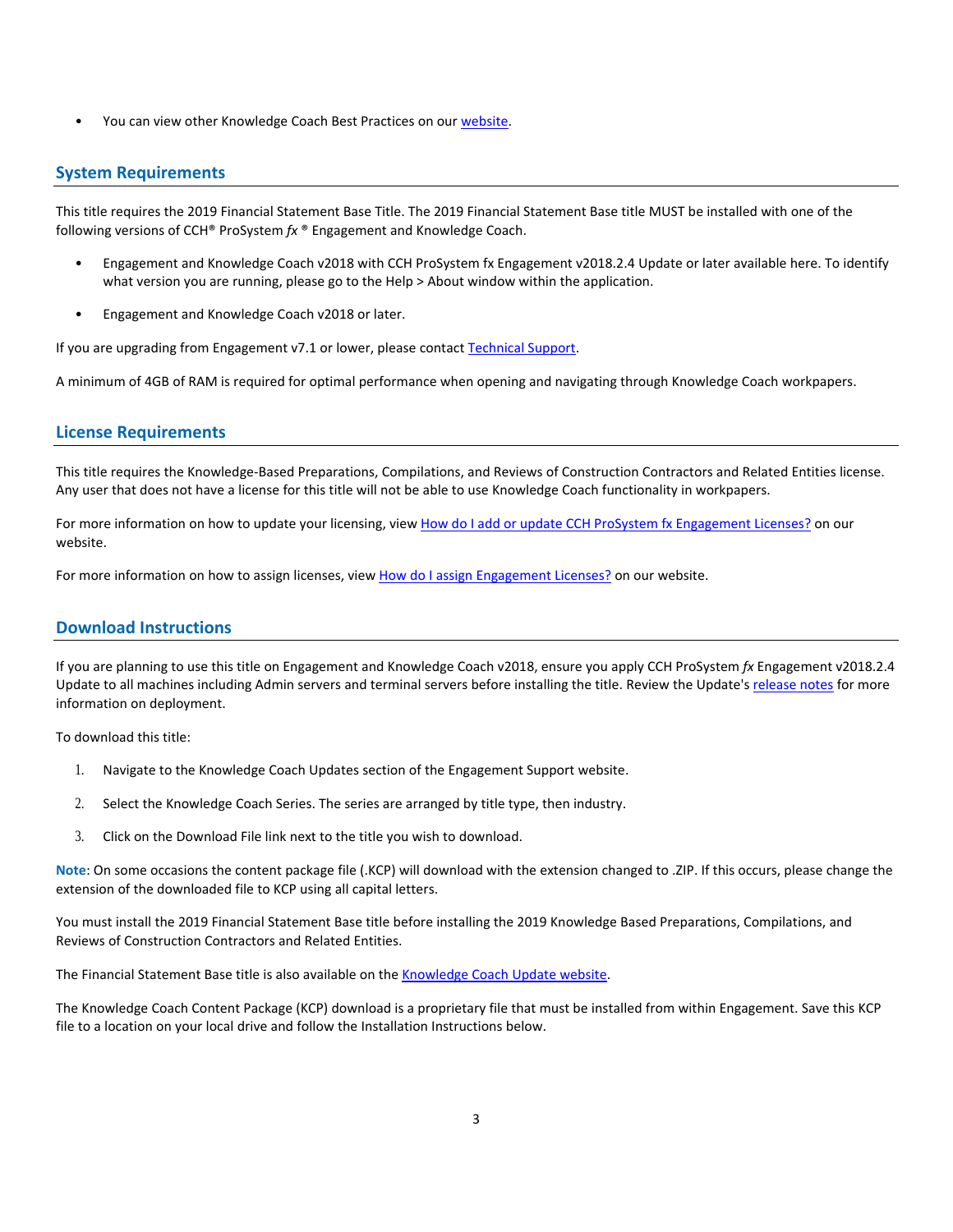# **Installation Instructions**

See [How do I add a new CCH® ProSystem fx® Knowledge Coach title to CCH® ProSystem fx® Engagement?](https://support.cch.com/kb/solution/000033707/sw30271) for instructions on installing a new CCH ProSystem fx Knowledge Coach title.

#### **Online Permission Key**

Permission key files can be downloaded from our [website](https://prosystemfxsupport.tax.cchgroup.com/permkey/download.aspx) or when adding or updating the new licenses in Engagement v2018 and higher. After updating the license file in the Engagement Admin module, licenses must be assigned to the staff who will use 2019 Knowledge-Based Audits of Construction Contractors and Related Entities.

If you have not already established a Single Sign-on (SSO) account with Customer Service, we urge you to do so at this time.

# **Using Your Knowledge Coach Content with CCH® Accounting Research Manager®**

CCH's Accounting Research Manager (ARM) is the most comprehensive, up-to-date and objective online database of financial reporting literature. It includes all authoritative and proposed accounting, and SEC literature, plus independent, expert-written interpretive guidance.

Available on ARM, the Knowledge-Based Preparations, Compilations and Reviews of Construction Contractors and Related Entities Guide helps you comply with the most recent professional standards and guidance for the conduct of preparations, compilations and reviews and to integrate the use of practice aids, tools, and other resources with its guidance. This publication supplements and complements the Knowledge-Based documents that are available in Knowledge Coach.

If you subscribe to an ARM library that includes Preparations, Compilations, and Reviews of Construction Contractors and Related Entities content, you can link directly to source material from Resources within Knowledge Coach documents. These links have been updated to refer to the accounting standards under the FASB Accounting Standards Codifications. Also, if you subscribe to the Knowledge-Based Preparations, Compilations, and Reviews of Construction Contractors and Related Entities Guide on ARM, you can take advantage of references to the guide material from within the Knowledge Coach documents.

With Accounting Research Manager, you maximize the efficiency of your research time, while enhancing your results. Learn more about our content, our experts, and how you can request your free trial by visiting the [Accounting Research Manager website.](http://www.accountingresearchmanager.com/) You can also access the Accounting Research Manager Web site by selecting **Engagement > Binder Window > Shortcuts Bar > Guidance tab**.

# **Using Your Knowledge Coach Content**

To use your Knowledge Coach Workpaper Templates, do the following:

- 1. Open a binder in Engagement.
- 2. Select the workpaper tab into which you would like to insert the workpaper.
- 3. Select New Knowledge Coach Workpaper from the toolbar or File menu.
- 4. Select the new Knowledge Coach title with the content you would like to use. You can only select titles you have installed. The information displayed changes to reflect the workpaper organization available for the selected title.
- 5. Select the Knowledge Coach workpapers to insert into your binder and click OK.
- 6. In the Selected Workpaper Properties window, add a workpaper index in the Index field and make any Name modifications that are needed. You can also modify the tab location or the roll forward settings for each workpaper.
- 7. Click OK. The integrated Knowledge Coach workpaper is now inserted into your engagement binder.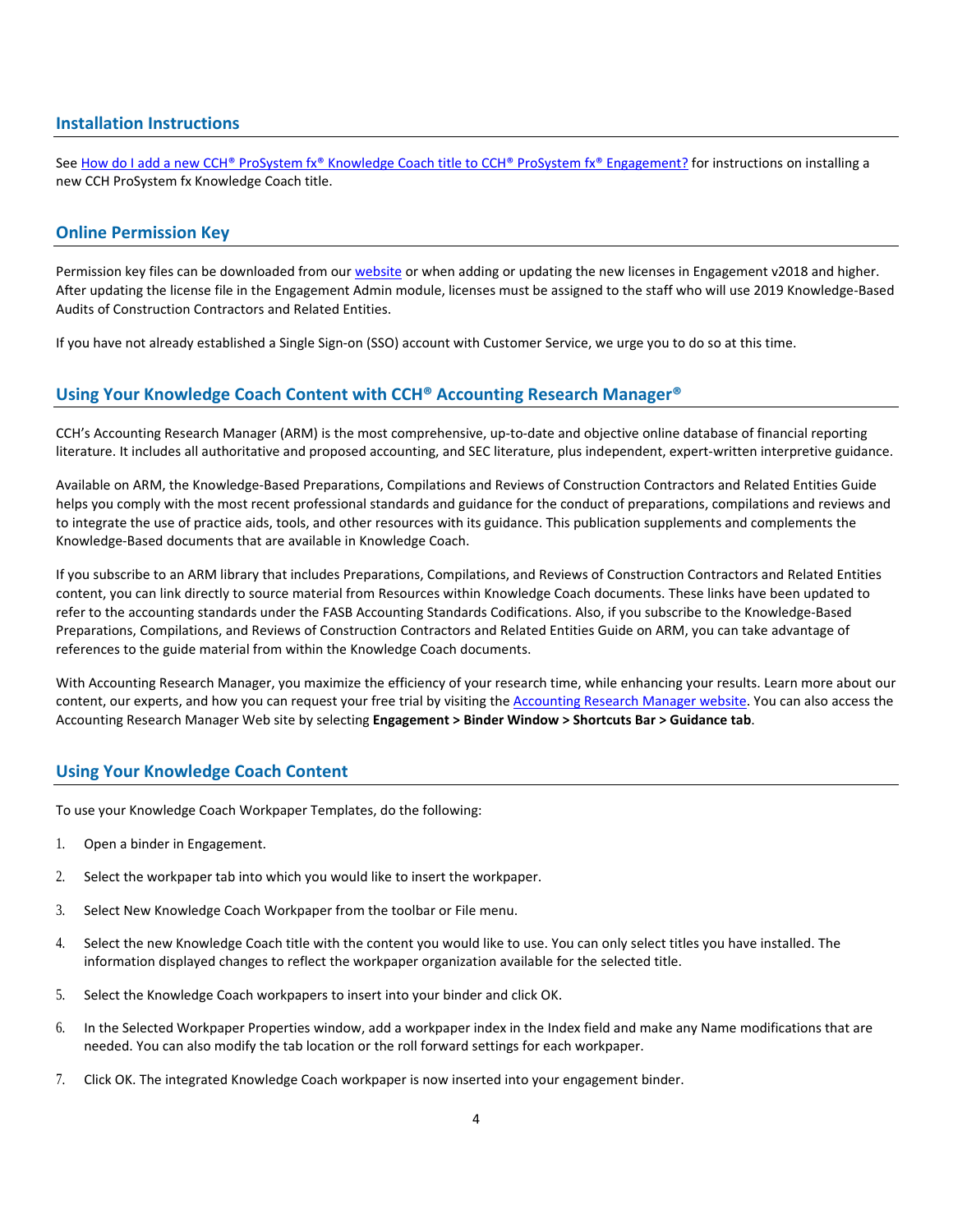**Note**: For more information on how to use Knowledge Coach workpapers in your binder, see the *Knowledge Coach User Guide*.

# **Additional Information on Knowledge Coach and the KBA Methodology**

### **Knowledge-Based (KBA) Methodology**

Allows the results of one set of procedures to become the input for the next. The key components of the KBA methodology include:

- An Overview that guides accountants through the methodology.
- Knowledge-Based Preparation, Compilation and Review of Construction Contractors and Related Entities documents, integral to the risk assessment and overall accounting processes, which contain steps and procedures required by SSARS.
- Customizable Programs that take accountants through related steps and procedures.
- Practice Aids to help accountants complete steps or processes outlined in the Knowledge-Based Preparation, Compilation and Review of Construction Contractors and Related Entities documents and Programs.
- Accountant's Reports that provide a variety of sample accountant's opinions on financial statements.
- Correspondence documents that provide sample letters to be used to comply with SSARS requirements and in many other common situations.
- The AICPA's Accounting and Review Services Committee (ARSC) SSARS The practice aids and tools in the 2019 Knowledge-Based Preparations, Compilations and Reviews of Construction Contractors and Related Entities are designed around the AICPA's SSARS standards to assist accountants by:
	- Facilitating compliance with SSARS.
	- Encouraging more effective engagements through tailored engagement programs and comprehensive practice aids.
	- Enhancing engagement documentation.

#### **CCH® ProSystem** *fx***® Knowledge Coach**

Knowledge Coach functionality allows accountants to use the Knowledge-Based methodology more efficiently by eliminating the need for duplicate entry of the same information, tailoring documentation to each particular engagement, and documenting the link between risks identified and procedures performed. PRP-100 Engagement-Level Tailoring Questions, CMP-100 Engagement-Level Tailoring Questions or REV-100 Engagement-Level Tailoring Questions are documents in Knowledge Coach that presents engagement-level questions designed to aid in tailoring the engagement documentation to fit each client. Completing the questions helps the accountant avoid duplication and unnecessary workpapers.

**Note:** Before you begin your engagement, please review the guidance in PRP-101 Overall Preparation Program, CMP-101 Overall Compilation Program, or REV-101 Overall Review Program. This workpaper is intended to be your road map through a Knowledge-Based methodology. You should start your engagement with PRP-100 Tailoring Question Workpaper, CMP-100 Tailoring Question Workpaper or REV-100 Tailoring Question Workpaper and PRP-101 Overall Preparation Program, CMP-101 Overall Compilation Program or REV-101 Overall Review.

- **Risks** can be captured via the Risk Summary task pane from any Knowledge Coach workpaper by the current editor of KBA-502 Summary of Risk Assessments. This allows you to continuously assess risks during the engagement. Several workpapers prompt you to consider the presence of risks, but the Risk Summary task pane must be used to document those risks. All documented risks flow to the Risk Summary. To ensure risks show in findings tables, select the workpaper identified in field of the Risk pane.
- **Information Flow** helps reduce the time spent duplicating information across forms. In addition, the flow of consistent information ensures that information and updates to information are not missed between workpapers. Drill-down functionality helps the user navigate quickly to the source of the information, aiding in the review of the audit file.